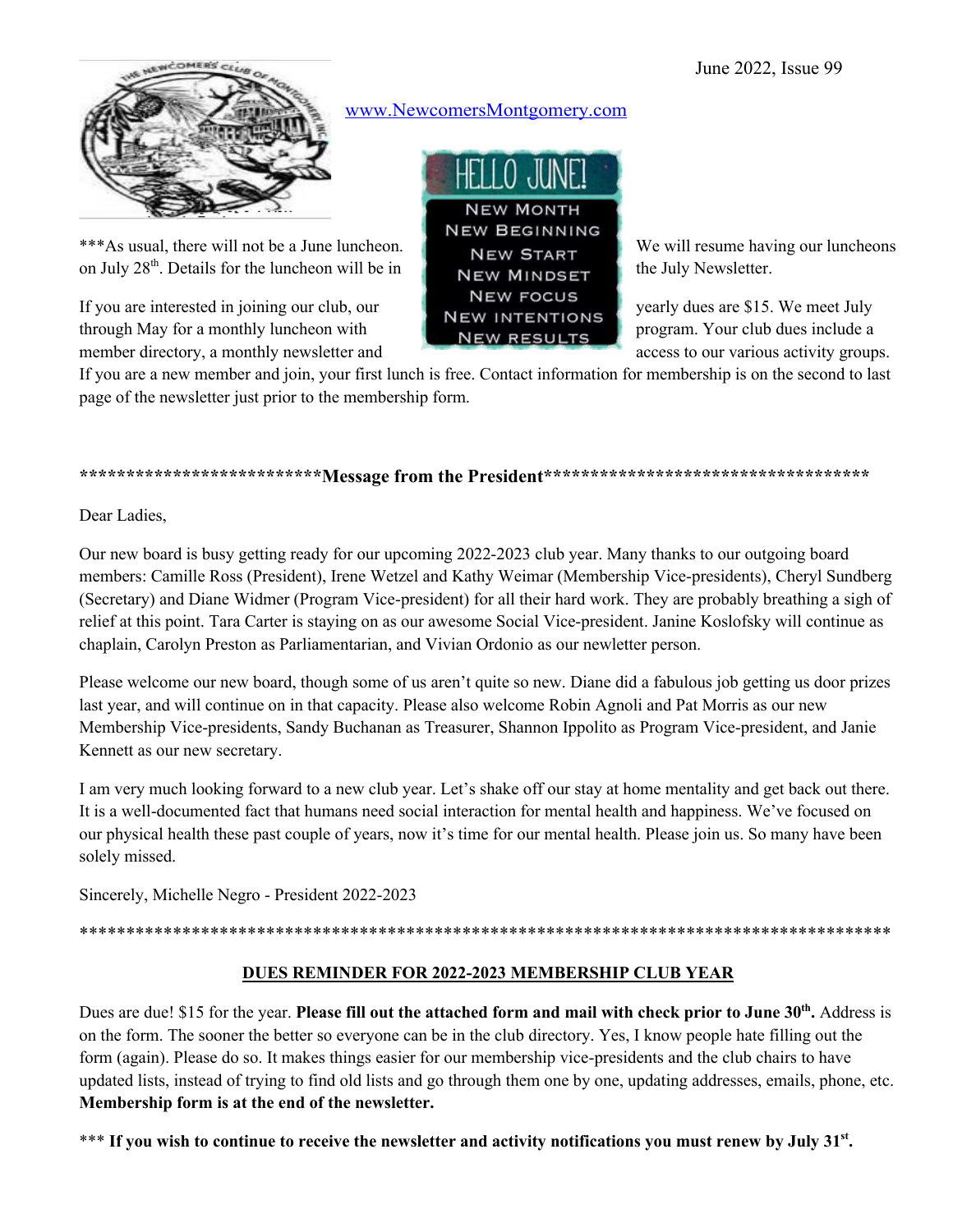

| Kathy Weimar    | 6/3  |
|-----------------|------|
| Lyra Done'      | 6/14 |
| Deborah Dias    | 6/15 |
| Donna Robbins   | 6/27 |
| Barbara Brienza | 6/27 |

#### Friendship News

Fellow member Ildi Andrews has an address for the late Marian Hawkins. It is: 1012 Vestavia Circle Northport, AL 35473. She moved there to be with family. Ildi has shared that Marian was funny and taught her how to play bridge. Wonderful memories.

\*\*\*Contact Janie Kennett at *JMKennett@yahoo.com* if you wish something to appear in friendship news

#### APRIL TREASURER'S REPORT

| <b>Beginning Balance</b>           | \$3314.91 |
|------------------------------------|-----------|
| Income                             |           |
| 2021-2022 dues/new members         | \$0.00    |
| April Arrowhead Luncheon           | \$648.00  |
| 50/50 Raffle                       | \$53.00   |
| <b>Kentucky Derby Payments</b>     | \$405.00  |
| Total Income                       | \$1106.00 |
| Expenses                           |           |
| Check #3108 Diane Widmer Program   | \$17.58   |
| Check #3109 Arrowhead Apr Luncheon | \$658.13  |
| Check #3110 Tara Carter (Derby)    | \$465.00  |
| <b>Total Expenses</b>              | \$1140.71 |
| <b>Ending Balance</b>              | \$3280.20 |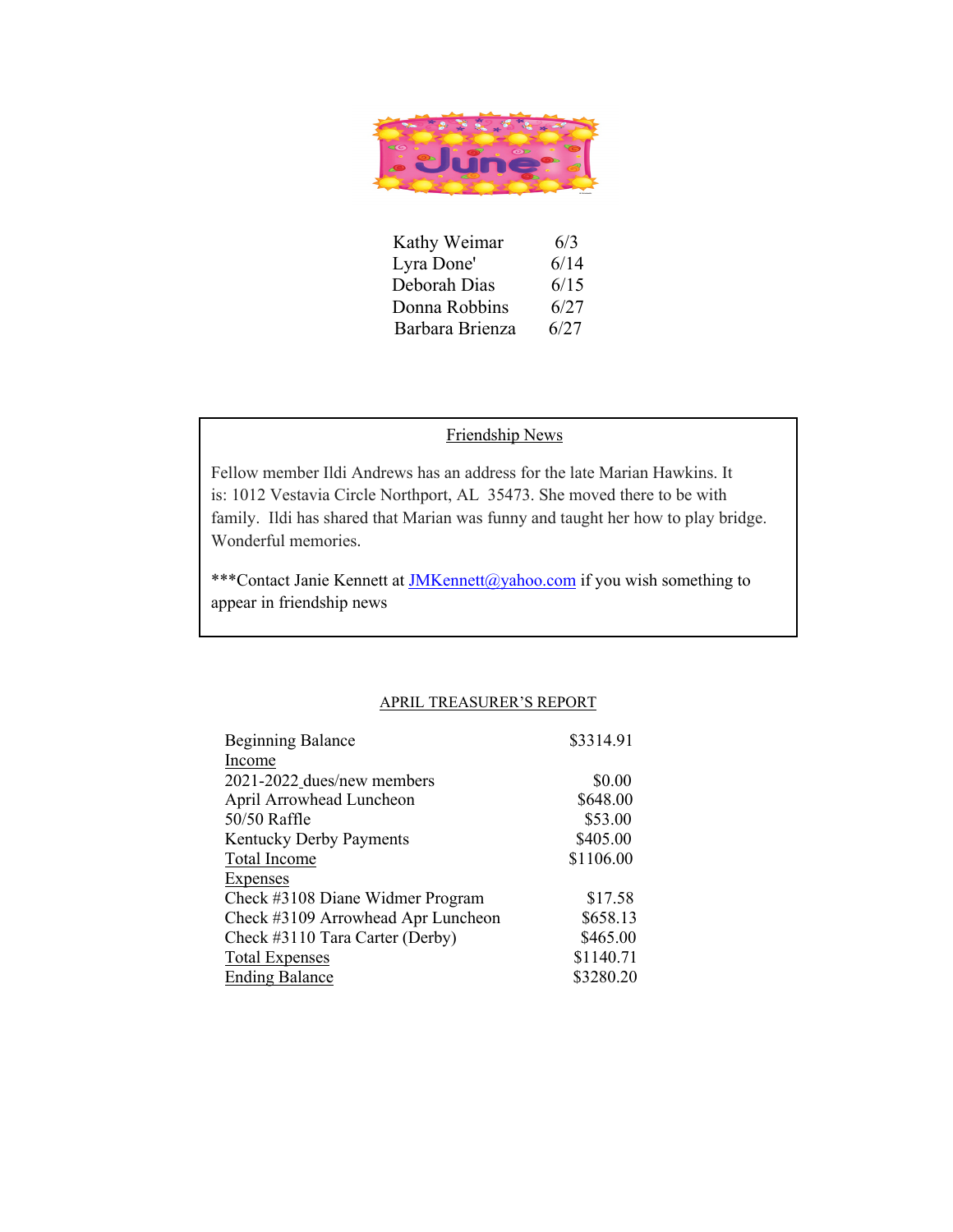#### **Approved Minutes Luncheon 28th of April 2022**

11:55 Camille Ross, President, called the meeting to order.

Membership VP introduced new members and guests.

Chaplain Janine Koslofsky led the Pledge of Allegiance and gave a short inspirational reading. Janine Koslofsky concluded with the blessing for the meal.

The members wished Happy Birthday to all members with a birthday in April.

Camille Ross, President, asked if there were corrections to the March 2022 Treasurer's report and hearing no corrections, asked for a motion to accept the March 2022 Treasurer's Report. Donna Mulcahy made the motion to accept the March 2022 Treasurer's Report, which was seconded by Jackie St. Clair. Motion carried.

Camille Ross, President, asked if there were corrections to the March 24<sup>th</sup>, 2022, luncheon meeting minutes and hearing no corrections, asked for a motion to accept the March 24<sup>th</sup>, 2022, luncheon minutes. Sandy Buchanan made the motion to accept the March 24<sup>th</sup>, 2022, luncheon minutes, which was seconded by Michelle Negro. Motion carried.

Camille Ross, President, introduced the slate of officers submitted by the nominating committee (Janet Williamson, Cathy Donald, and Dawn Wiggins): President – Michelle Negro; Program VP – Shannon Ippolito; Social VP – Tara Carter; Membership VP's; Pat Morris and Robin Agnoli; Secretary – Janie Kennett; Treasurer – Sandy Buchanan. President Camille Ross asked for nominations from the floor and hearing none, Jan Burdette made a motion to accept the slate of officers by proclamation. Judy Rigdon made a motion to accept the officers by proclamation and the motion was seconded by Rona Reder; motion carried.

Camille Ross, President, introduced Towanda Lawrence, representing Dillard's at Eastchase, who would facilitate the annual Spring Fashion Show with models from the membership. Camille Ross, President, reminded members today was the last day to sign-up and pay for the Kentucky Derby Watch Party, *The Run for the Roses*, on Saturday, May 7. Also, Camille Ross reminded the members there was a sign-up sheet for Arts & Crafts to make a summer handheld fan.

Janine Koslofsky gave the blessing for the meal.

The Spring Fashion Show with members as models followed the luncheon. The 50/50, \$54.00, winner was Donna Mulcahy. The winner of the free lunch was Vicki Stricklyn. The Program VP announced the Door Prize sponsors for luncheon were Dillard's; Peppertree Steak and Wines; River Region Dermatology; Rooster and the Rose; and the Vintage Olive. The floral table decorations were donated by Dandelion Flowers & Plants.

The May Luncheon, *Mad Hatters*, will be on Thursday, 26th of May at the Arrowhead Country Club. Please wear a hat that falls under one of these categories: Most Creative, Most Elegant, or the Funniest. We will have a guest judge and prizes for each category. We will also have the Induction Ceremony for the new slate of officers for 2022 – 2023.

1:30 p.m. Meeting Adjourned.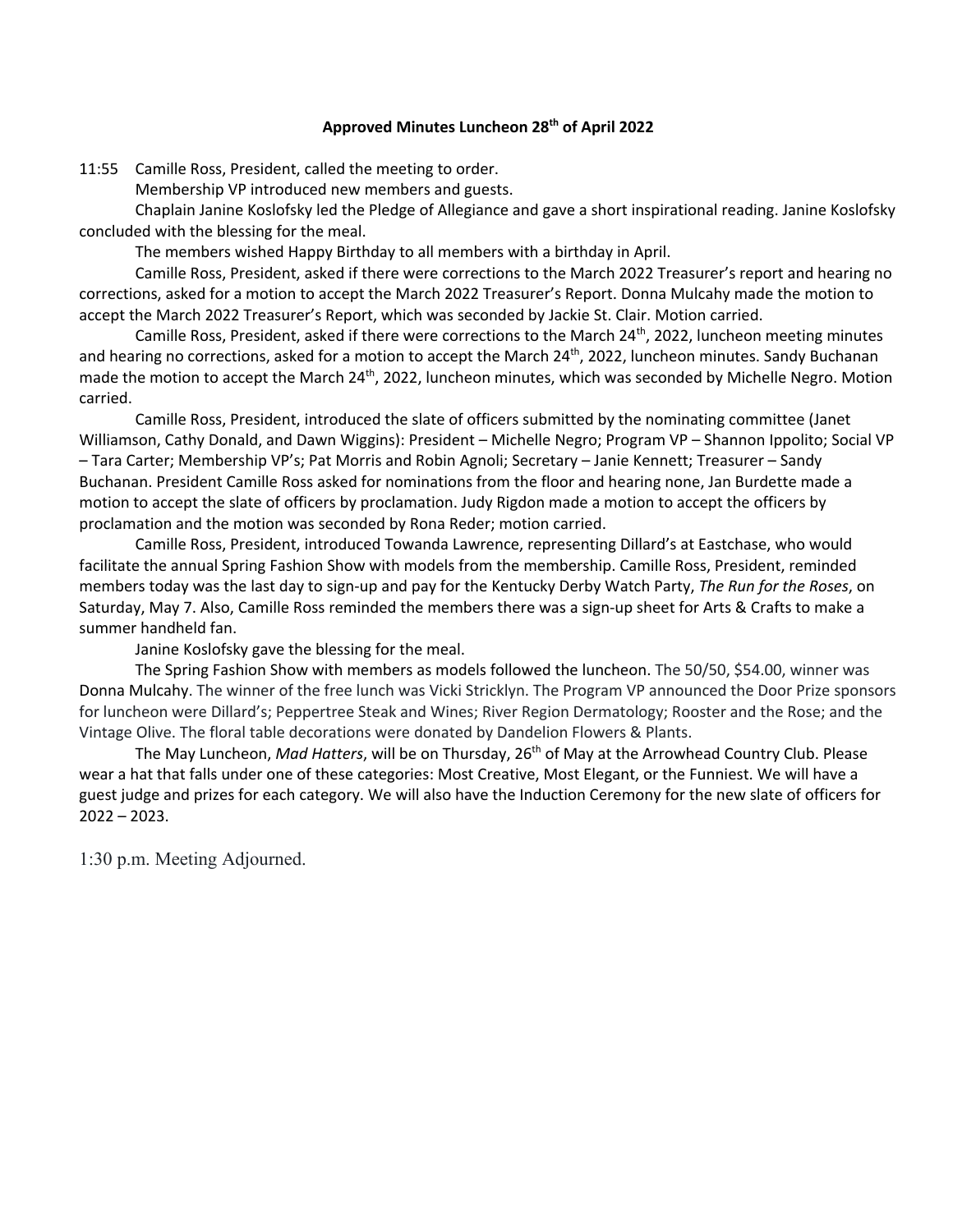## GIRLS JUST WANT TO HAVE FUN!



This song by Cyndi Lauper is about the enjoyment and empowerment that can come out of female solidarity, girl talk, ladies' night out -- whatever you want to call it. This is a song for the girls. This is Newcomers!

Please consider being a host for one of many socials being planned for our new upcoming year. Contact me if interested.

> Tara Carter- Social VP taralbcarter@gmail.com 334-224-6479

Special thanks to all our activity chairs, those for the past year and those taking over for next year. Please help them out by volunteering to host activities at your home if you belong to that particular activity group. Contact the activity chair to sign up.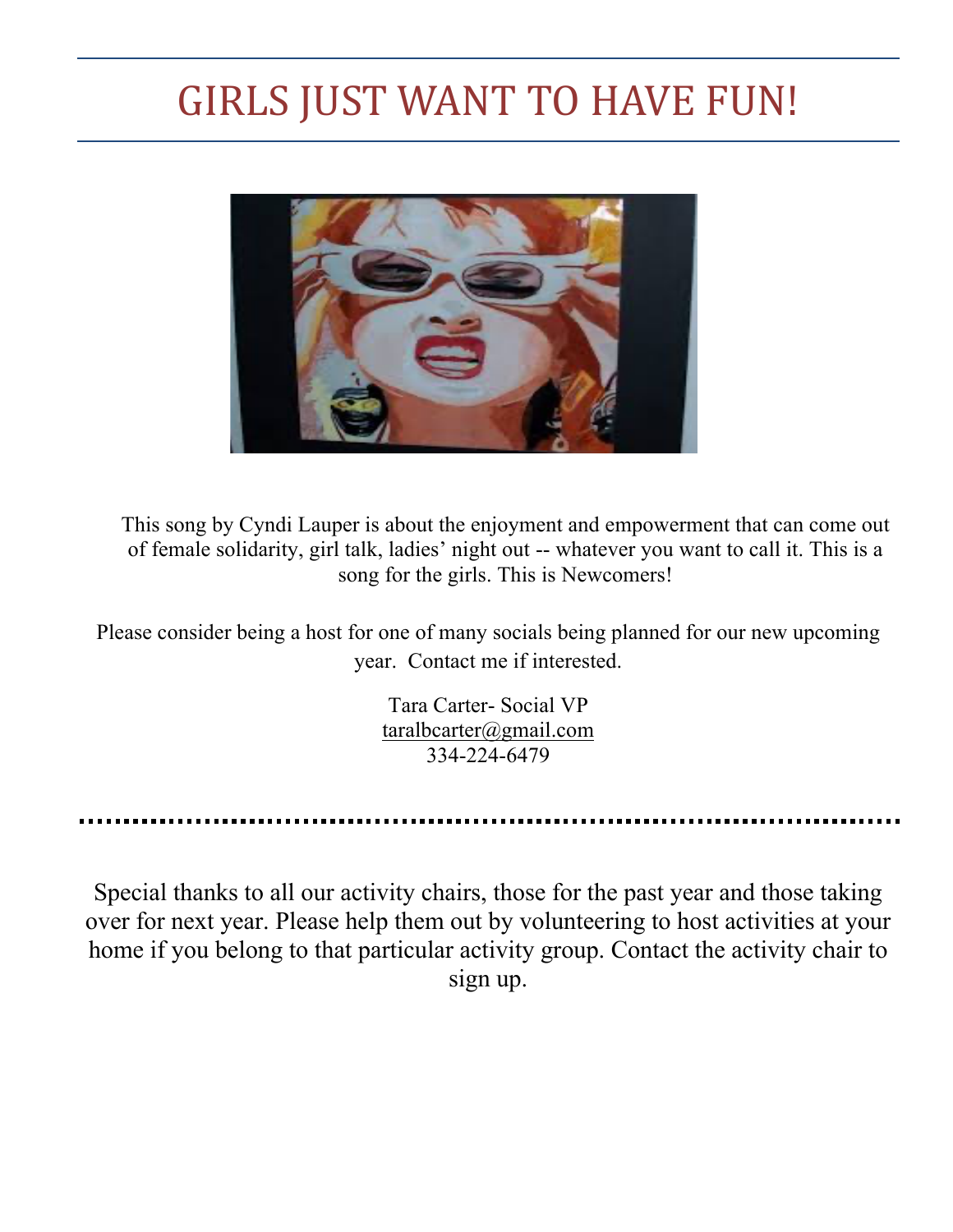

# 2022

| Sunday                      | Monday                                             | Tuesday                           | Wednesday   | Thursday       | Friday | Saturday |
|-----------------------------|----------------------------------------------------|-----------------------------------|-------------|----------------|--------|----------|
|                             |                                                    |                                   | $\mathbf 1$ | $\overline{2}$ | 3      | 4        |
| 5                           | $\,$ 6 $\,$                                        | $\overline{7}$                    | 8           | $\mathsf g$    | $10\,$ | $11\,$   |
| 12                          | 13                                                 | $14\,$<br>Flag Day                | 15          | 16             | 17     | 18       |
| 19<br>Happy Father's<br>Day | 20                                                 | 21<br>Start of Summer<br>Solstice | 22          | 23             | 24     | 25       |
| 26                          | 27<br>Bunco 1 to 3 PM<br>Sandy Buchanan<br>hosting | 28                                | 29          | $30\,$         |        |          |

## **BUNCO**

.

Times for Bunco have changed from 2 to 4 PM to 1 to 3 PM beginning in June. The cost is still \$5 to play. New chairperson is Sandy Buchanan at email: sndbuchanan@gmail.com.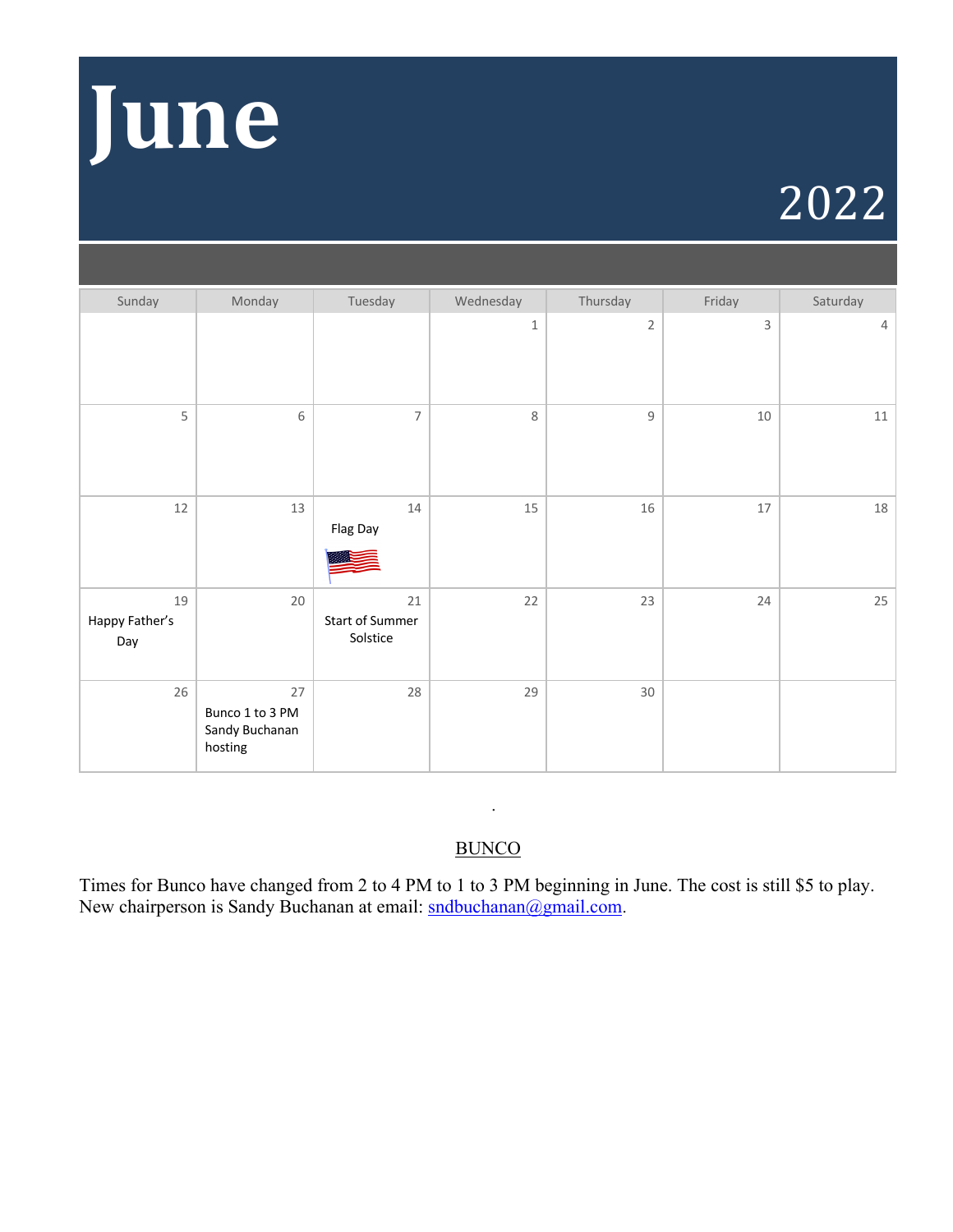#### **ACTIVITY GROUPS**

#### **BOOK CLUB**

**Rona Reder – 334-358-8088 Email: ronareder@hotmail.com A lively discussion of the book selection of the month is held the 2nd Tuesday of each month at 10:00 AM at members' homes.**

#### **MOVIE MAVENS**

**Kathy Weimar and Deborah Dias – 646-321-2931 Email: kweimar@icloud.com Join us on the 3rd Tuesday of each month for the reduced price afternoon matinee. You will receive an email with movie details.**

#### **COOKING CLUB**

**Judy Rigdon – 334-717-9041 Email: Jlrigdon@charter.net Come enjoy a fun time with our club on the 2nd Thursday of each month at 11:30 AM. We will have a different theme each month at different members' homes.**

#### **ARTS & CRAFTS CLUB**

**Camille Ross – 334-220-8544 Email: bookwrm1101@gmail.com**

Come and make a craft while enjoying great company or just come to chat. We meet the 2<sup>nd</sup> Wednesday of each **month from 10 AM to 12 noon at Providence Presbyterian Church 2130 Bell Rd., Montgomery with lunch out afterwards. There is a sign-up sheet at the luncheons with payment up front.**

#### **BUNCO CLUB**

**Sandy Buchanan – 757-718-1577 Email: sndbuchanan@gmail.com Join us each 4th Monday of the month for a fun game from 1 to 3 PM. The cost is \$5.00 per person.**

#### **LUNCH BUNCH**

**Cynthia O'Mara – 334-320-1795 Email: cyngar6@aol.com Come and meet other Newcomers as we enjoy lunch together in Montgomery area restaurants. We meet the 4th Tuesday of the month.**

#### **SUNDAY NIGHT SUPPER CLUB**

**Michelle Negro – 334-781-3825. Email: michellenegro@yahoo.com**

**We meet every other month beginning in October with different menus at various members' homes for**  supper and good company. Hostesses needed for next year. We meet the 2<sup>nd</sup> Sunday, every other month. Start time 5:30 pm. Dates: Oct. 9<sup>th</sup>, Dec. 11<sup>th</sup>, Feb. 12<sup>th</sup>, Apr. 9<sup>th</sup>. Because this is a sit down dinner, there **is a limit of 14 attendees. First come, first serve on the response to the reminder email.**

#### **TGIF**

**Janet Williamson – 334-235-9413. Email: Pauljan48@gmail.com**

**Please join us for TGIF (Thank God It's Friday) on the 1st Friday of each month. Spouses are welcome. We meet at 6:30 PM until….. Bring a dish to share and BYOB. The hostess will provide non-alcoholic drinks, plates, etc. We meet September through May.**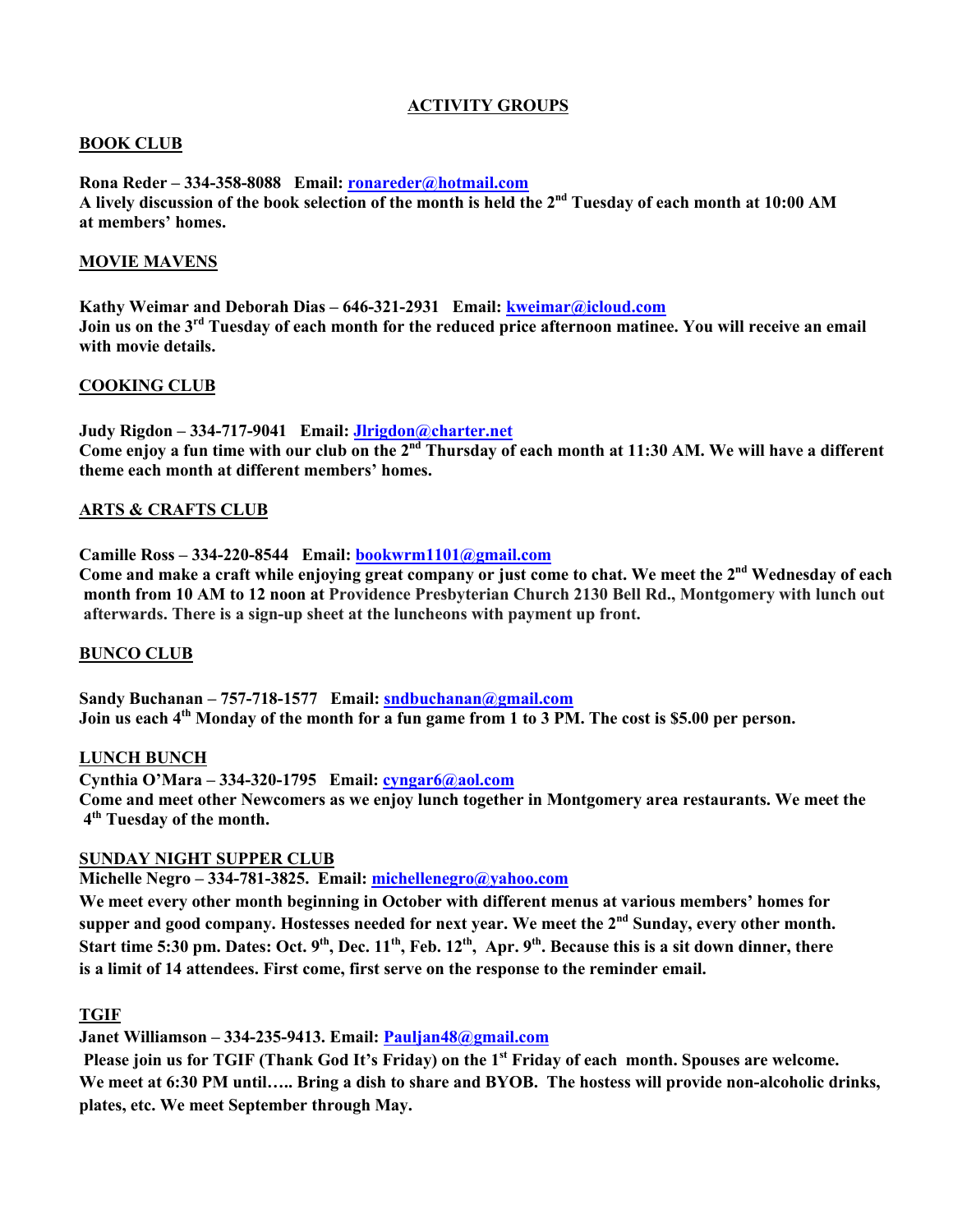

#### **NEWCOMER SPONSORS 2022-2023**

**Alabama Dance Theatre Emily Flowers 625-2590 PO Box 11327-36111 Periwinkle Distinctive Gifts Caryn Davis 277-3570 8189 Vaughn Rd 36116 Montgomery Biscuits Kenny Flores 323-0375 200 Coosa St. 26104**

**Velvet Pumpkin Gift Shop Christine Lester 273-9293 8185 Vaughn Rd 36116 Pepper Tree Steaks and Wine Kym Darveau 451-1559 8101A Vaughn Rd 36116 IKARE Pharmacy Ashish Patel 270-0074 7212 Halcyon Park Dr. 36117**

**Marquirette's Exquisite Jewelry Lyle Fields 8163 Vaughn Rd 36116 Know the Community Pam Mashburn 578-7810 7956 Vaughn Rd 36116 Dandelion Flowers & Plants Linda McGinnis 719-493-4923 2920 Zelda Rd Ste C 36106**

**Royal Nails Spa Andy Nyguyen 530-4168 9517 Vaughn Rd, Pike Rd Montgomery Motorsports Abby Hancock 356-7271 8107 Vaughn Rd, 36116 River Region Dermatology Kimberlia Love 676-3360 2060 Berryhill Rd 36117 and Laser**

**Sommers Place Restaurant Jessica Conner 379-5401 7917 Vaughn Rd 36116 Smith-Byrd House Beth Melling 365-1459 137 N Washington St.** 

**Rooster and the Rose Corrina Davis 224-3378 8113 Vaughn Rd 36116 Orchestra**

Gordon T. Carter, Attorney **Gordon T. Carter 467-0628 Gordon TCarter @yahoo.com**<br>
The MGM Collective (salon) Sarrita Salver /Emily Shanks 7715 Averiett Dr. 36116 **The MGM Collective (salon) Sarrita Salyer/Emily Shanks 593-8760**

**Montgomery Symphony Sherry Culver 240-4004 507 Columbus St 36104**

 **Prattville, 36067 Hot Worx Claudia Barber 440-8111 7252 Halcyon Park Dr. 36116**

**Vintage Olive Carly Gannon 322-7767 8101B Vaughn Rd 36116**

## **\*\*\*\*\*\*\*\*\*\*\*\*2022-2023 Executive Board\*\*\*\*\*\*\*\*\*\*\*\***

**President**: Michelle Negro, 334-781-3825, michellenegro@yahoo.com **Program Vice-President**: Shannon Ippolito, 334-277-3922, jimippolito@charter.net **Membership Vice-Presidents**: Robin Agnoli, 410-294-0867, rjagnoli@gmail.com and Pat Morris, 504- 214-8964, kittykitty02@charter.net **Social Vice-President**: Tara Carter, 334-224-6479, taralbcarter@gmail.com **Treasurer**: Sandy Buchanan, 757-718-1577, sndbuchanan@gmail.com **Secretary**: Janie Kennett, 813-309-0300, jmkennett12@yahoo.com Parliamentarian: Carolyn Preston, 601-480-0025, cdpreston@hotmail.com **Chaplain**: Janine Koslofsky, 334-391-2875, janinekoslofsky@yahoo.com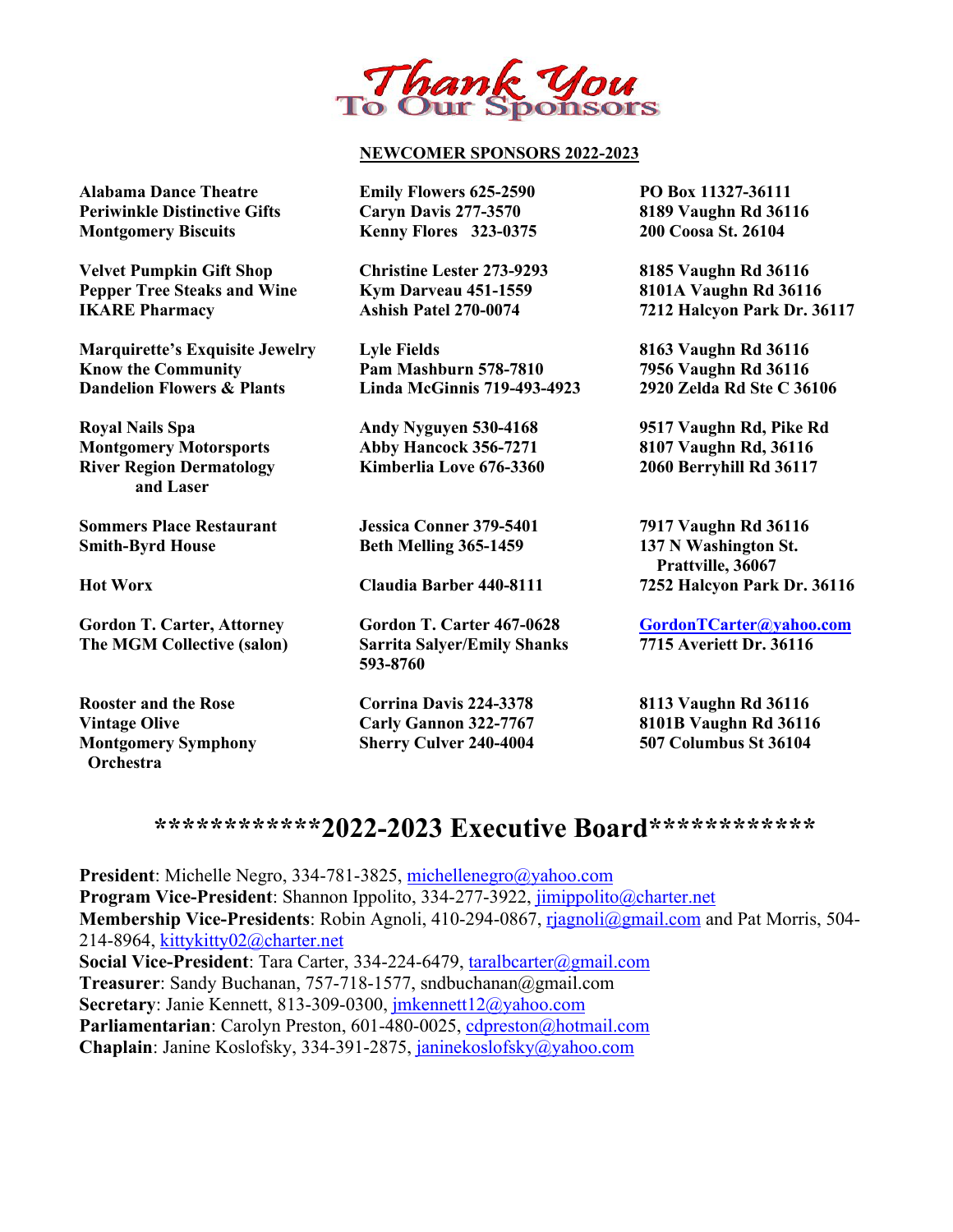### **MEMBERSHIP FORM - YEAR 2022-2023 THE NEWCOMERS CLUB OF MONTGOMERY, INC.**

**Dues: Please send check to: Newcomers Club of Montgomery, PO Box 241946, Montgomery, AL, 36124-1946. For club year June 2022 through May 2023. Full year is \$15.00. After December, \$7.50. Please make check out to "Newcomers Club".**

THE INFORMATION PROVIDED BELOW WILL BE PRINTED IN THE MEMBERSHIP DIRECTORY Name \_\_\_\_\_\_\_\_\_\_\_\_\_\_\_\_\_\_\_\_\_\_\_\_\_\_\_\_\_\_\_\_\_\_\_\_\_\_\_\_\_ Phone\_\_\_\_\_\_\_\_\_\_\_\_\_\_\_\_\_\_\_\_ Address \_\_\_\_\_\_\_\_\_\_\_\_\_\_\_\_\_\_\_\_\_\_\_\_\_\_\_\_\_\_\_\_\_\_\_\_\_\_\_\_\_\_\_\_\_\_\_\_\_\_\_ Zip\_\_\_\_\_\_\_\_\_\_ Email Address \_\_\_\_\_\_\_\_\_\_\_\_\_\_\_\_\_\_\_\_\_\_\_\_\_\_\_\_\_\_\_\_\_\_\_\_\_\_\_\_\_\_\_\_\_\_\_\_\_\_\_\_\_\_\_\_\_\_\_ Birthday (Month/Day) \_\_\_\_\_\_\_\_\_\_\_\_\_\_\_\_\_\_\_\_\_\_\_\_\_\_\_\_Spouse's name: \_\_\_\_\_\_\_\_\_\_\_\_\_\_\_\_ Moved from\_\_\_\_\_\_\_\_\_\_\_\_\_\_\_\_\_\_\_\_\_\_\_\_\_\_\_\_\_\_\_\_\_\_\_\_ Month \_\_\_\_\_\_\_\_ Year \_\_\_\_\_\_\_ **LUNCHEON RESERVATIONS: PLEASE CHECK ONE OF THE FOLLOWING: A \_\_\_\_\_ STANDING RESERVATION:** I will attend every luncheon, unless I cancel by noon on Monday prior to the luncheon. **B** \_\_\_\_\_\_ I WILL CALL or email the reservation chairperson no later than Monday prior to the luncheon each month. Please sign to confirm your luncheon agreement: \_\_\_\_\_\_\_\_\_\_\_\_\_\_\_\_\_\_\_\_\_\_\_\_\_\_\_\_\_\_\_\_\_ **ACTIVITIES:** Please check the activities in which you would like to participate. Arts & Crafts \_\_\_\_\_\_\_ Book Club \_\_\_\_\_\_\_ Bunco \_\_\_\_\_\_\_\_\_\_ Supper Club Cooking Club \_\_\_\_\_\_ Lunch Bunch \_\_\_\_\_TGIF \_\_\_\_\_\_\_\_\_Movie Mavens **HOSTESS:** Please check if you would be willing to share your home for any of the following events: **EXECUTE:** All Member Brunch or Tea **EXECUTE:** Game Night **\_\_\_\_\_** Evening Parties with Spouse/Date \_\_\_\_\_\_ Saturday Events \*\*\*\*\*\*\*\*\*\*\*\*\*\*\*\*\*\*\*\*\*\*\*\*\*\*\*\*\*\*\*\*\*\*\*\*\*\*\*\*\*\*\*\*\*\*\*\*\*\*\*\*\*\*\*\*\*\*\*\*\*\*\*\*\*\*\*\*\*\*\*\*\*\*\*\*\*\*\*\*\*\*\*\*\*\*\*\*\*\*\*\*\*\*\*\*\*\*\*\*\*\*\*\*\*\*\*\* (Membership Renewals: Please return this completed form with your check as soon as possible but no later than June 30, 2022.) **New Members Only: How did you learn about Newcomers? \_\_\_\_\_\_\_\_\_\_\_\_\_\_\_\_\_\_\_\_\_\_\_\_\_\_\_\_\_\_\_\_\_\_\_\_\_\_\_\_\_\_\_\_\_\_\_\_\_\_\_\_\_\_\_\_\_\_\_\_\_\_\_\_\_\_\_\_\_\_**